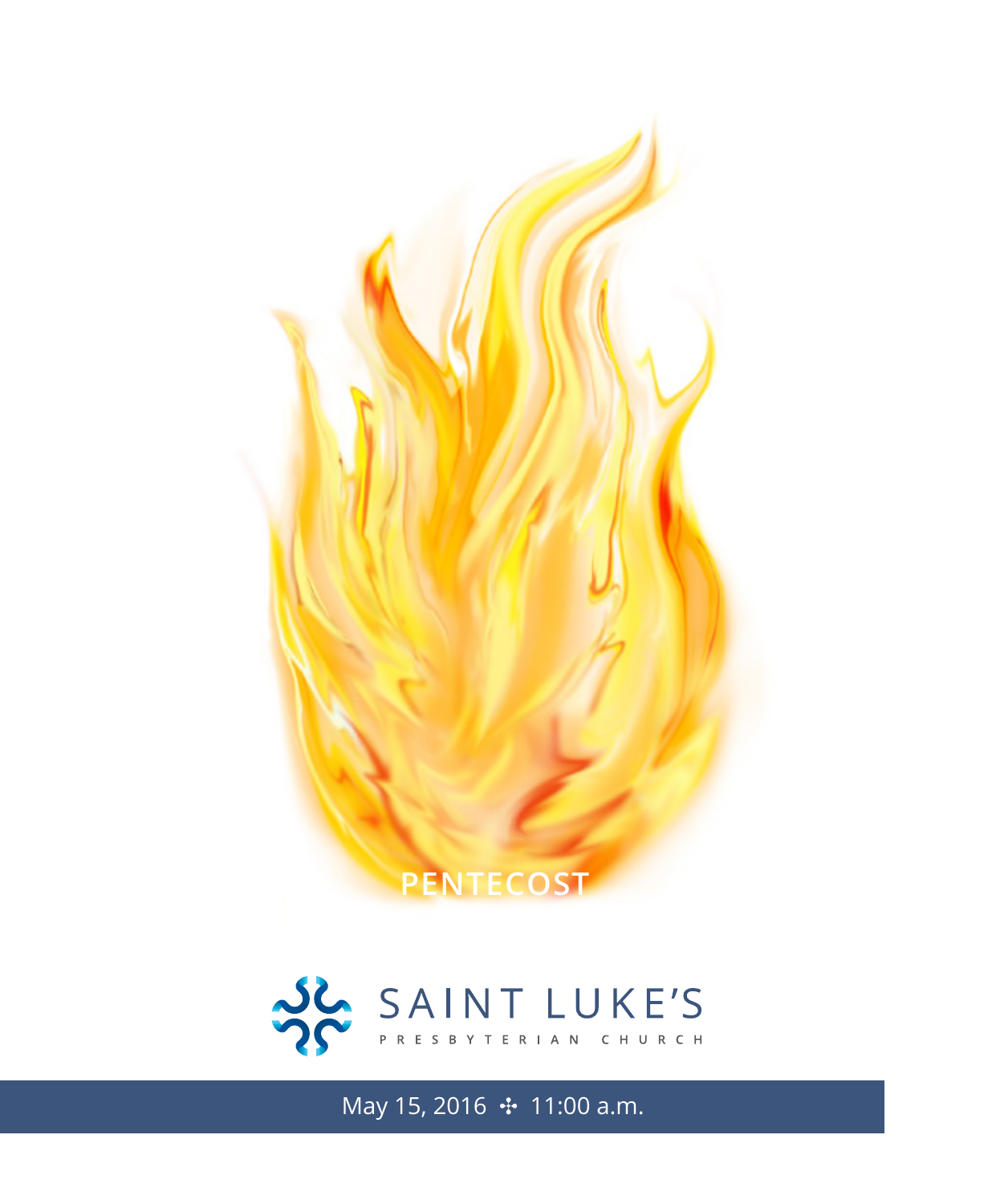

1978 Mount Vernon Road • Dunwoody, Georgia 30338 770.393.1424 • www.slpres.org

# **May 15, 2016**

Pentecost

#### **Liturgical Color:** *Red*

*Red is used on days when celebrate the work of the Holy Spirit.*

*The flowers are given to the Glory of God by Langley and Carol Perry in celebration of Sassy Perry's graduation from the University of Georgia and in honor of our new Senior Pastor, David Lower.*

#### **SUNDAY SCHEDULE**

**8:30 a.m.** Chapel Communion Service **9:30 a.m.** Sunday School **11:00 a.m.** Sanctuary Worship Service *Nursery available at all services & Sunday School*

#### **SERVING TODAY**

| Acolytes Supervisor, Cailin Thelen         |                                                 |
|--------------------------------------------|-------------------------------------------------|
|                                            |                                                 |
|                                            |                                                 |
|                                            |                                                 |
|                                            |                                                 |
| <b>Chancel Guild Art &amp; Vicky Simon</b> |                                                 |
| <b>Continental Breakfast </b> Stacey Kruse |                                                 |
| SoloistsBrenda Turner; Jennifer Price      |                                                 |
|                                            |                                                 |
|                                            |                                                 |
|                                            |                                                 |
|                                            | Tom & Lela McIntosh; Janice Blake; Billy Martin |

#### **WELCOME, GUESTS!**

We are delighted you are worshiping with us!

**DURING** the Welcome, please print the requested information on the Friendship Pad and pass the Friendship Pad down the pew.

**AFTER** the worship service, please visit the welcome table in the Narthex (Sanctuary lobby). A Deacon and an Elder will be on hand to welcome you and answer questions. They will also provide you with a Guest Packet and a loaf of freshlybaked bread.

**FOR MORE** information about our programs, ministries or membership, please contact one of our Pastors at 770.393.1424, or visit our website: slpres.org.

### **THAT ALL MAY WORSHIP**

**A HEARING LOOP** is accessible by switching hearing aids to **T-coil**. **LARGE PRINT HYMNALS** and **BACK CUSHIONS** are available; our ushers are happy to assist you.

**CHILDREN** are a precious part of our church family, and we welcome them in worship. Worship notebooks and activity packets are available on the back ledges of the sanctuary for preschool and elementary ages. Each week, children are invited to walk up for an age-appropriate message during "Tell Us Our Story." After that time, they may remain in worship, go to child care (PreK and younger), or to learn more about our worship traditions in Faithful Friends (K, 1st & 2nd grades).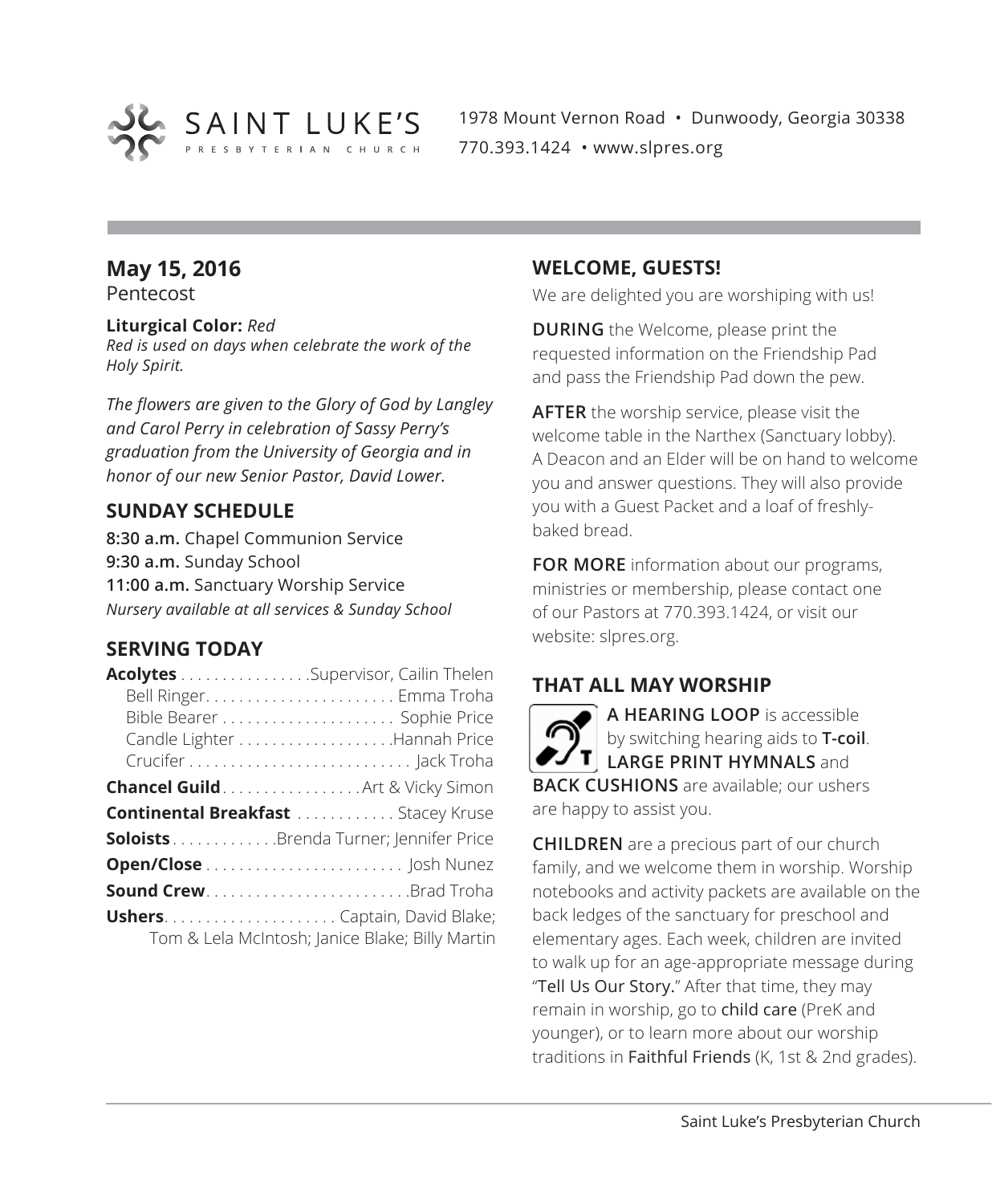# **In Preparation for Worship**

 "The essence of spirituality is contained in this phrase: complete and utter abandonment to the will of God." *Jean-Pierre De Caussade*

| <b>Gathering Prayer</b>             |                                                                                                                                                                                                                                                                                                                                                                                                                                                                                                                                                                                       | Phil Brown              |
|-------------------------------------|---------------------------------------------------------------------------------------------------------------------------------------------------------------------------------------------------------------------------------------------------------------------------------------------------------------------------------------------------------------------------------------------------------------------------------------------------------------------------------------------------------------------------------------------------------------------------------------|-------------------------|
|                                     | <b>Chiming of the Hour</b>                                                                                                                                                                                                                                                                                                                                                                                                                                                                                                                                                            |                         |
| <b>Prelude</b>                      | Joy Bells Howard Starks                                                                                                                                                                                                                                                                                                                                                                                                                                                                                                                                                               | <b>Festival Ringers</b> |
|                                     | * Welcome & Passing of the Peace<br>Leader: May the peace of Christ be with you.<br>People: And also with you.                                                                                                                                                                                                                                                                                                                                                                                                                                                                        | Shannon Dill            |
| * Call to Worship                   | Leader: Spirit of the living God, descend upon us again this day.<br>People: Come, Holy Spirit.<br>Leader: Like a rushing wind that sweeps away all barriers,<br>People: Come, Holy Spirit.<br>Leader: Like tongues of fire that set our hearts aflame,<br>People: Come, Holy Spirit.<br>Leader: With speech that unifies the confusion of our tongues,<br>People: Come, Holy Spirit.<br>Leader: With love that overlaps the boundaries of race and nation,<br>People: Come, Holy Spirit.<br>Leader: With power from above to make our weakness strong,<br>People: Come, Holy Spirit. | Bona Allen              |
| $*$ Hymn #1<br>* Call to Confession | Holy, Holy, Holy<br>Leader: The Lord be with you.<br>People: And also with you.<br>Leader: Let us pray.                                                                                                                                                                                                                                                                                                                                                                                                                                                                               | <b>Betsy Turner</b>     |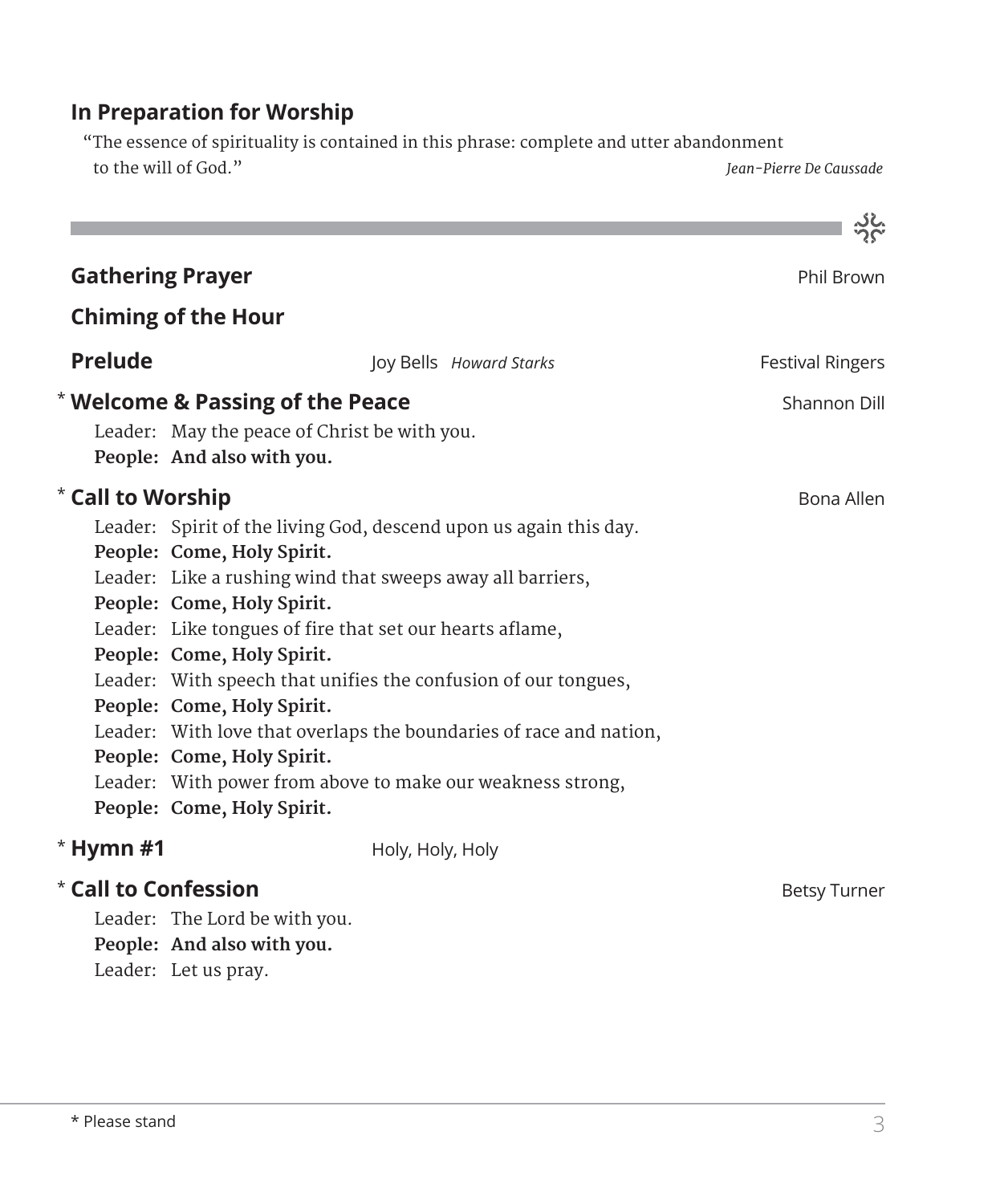## **Prayer of Confession**  \*

**God of wind and flame, we confess that we do not always live as resurrection people. When Your Spirit speaks, we turn deaf ears, fearful of what You might call us to do. When Your Spirit touches our lips, we close our mouths, embarrassed to speak Your Word. When the wind of Your Spirit blows, we close the windows of our hearts, afraid the breeze will disrupt our ordered lives. When the fire of Your Spirit touches us, we move to keep a distance, unwilling to be ignited. Forgive us, O Lord…** *(time of silent confession)*

Leader: Lord, in Your mercy,

**All: Hear our prayer, Amen.**

### **Assurance of Forgiveness** \*

**Song of Praise** Thine Is the Glory *JUDAS MACCABEUS* \* Song of Praise

**Thine is the glory, risen, conquering Son; endless is the victory thou o'er death hast won!**

#### **Tell Us Our Story Catherine Anne Thomas**

*Parents may take their young children (through PreK) to our nursery in Sheppard Hall. Children in K, 1st or 2nd grade are encouraged to stay in worship today for David Lower's installation; Faithful Friends will resume next week.*

**Solo** "Alleluia" from Exsultate, Jubilate Brenda Turner, soloist *Wolfgang A. Mozart*

### **Morning Prayer & The Lord's Prayer**

**Our Father Who art in heaven, hallowed be Thy name. Thy kingdom come, Thy will be** done, on earth as it is in heaven. Give us this day our daily bread; and forgive us our debts. **as we forgive our debtors; and lead us not into temptation, but deliver us from evil. For Thine is the kingdom and the power and the glory, forever. Amen.**

| <b>New Testament Reading</b>                                                                                                                                                                                                                                                                                                                                                    | Acts 2:1-21; page 111                         | Beth Underhill |
|---------------------------------------------------------------------------------------------------------------------------------------------------------------------------------------------------------------------------------------------------------------------------------------------------------------------------------------------------------------------------------|-----------------------------------------------|----------------|
| Leader: The Word of the Lord.                                                                                                                                                                                                                                                                                                                                                   |                                               |                |
| People: Thanks be to God.                                                                                                                                                                                                                                                                                                                                                       |                                               |                |
| <b>Sermon</b>                                                                                                                                                                                                                                                                                                                                                                   | The Perfect Church                            | Jeremy Lewis   |
| <b>Musical Response</b>                                                                                                                                                                                                                                                                                                                                                         | Ev'ry Time I Feel the Spirit arr. Moses Hogan | Chancel Choir  |
|                                                                                                                                                                                                                                                                                                                                                                                 | Brenda Turner, soloist; Amanda Lower, dancer  |                |
| Ev'ry time I feel the Spirit moving in my heart I will pray. Upon the mountain, my Lord spoke, out of his<br>mouth came fire and smoke. Looked all around me, it looked so fine, till I asked my Lord if all was mine.<br>Jordan River, chilly and cold, it chills the body but not the soul. There is but one train upon this track.<br>It runs to heaven and then right back. |                                               |                |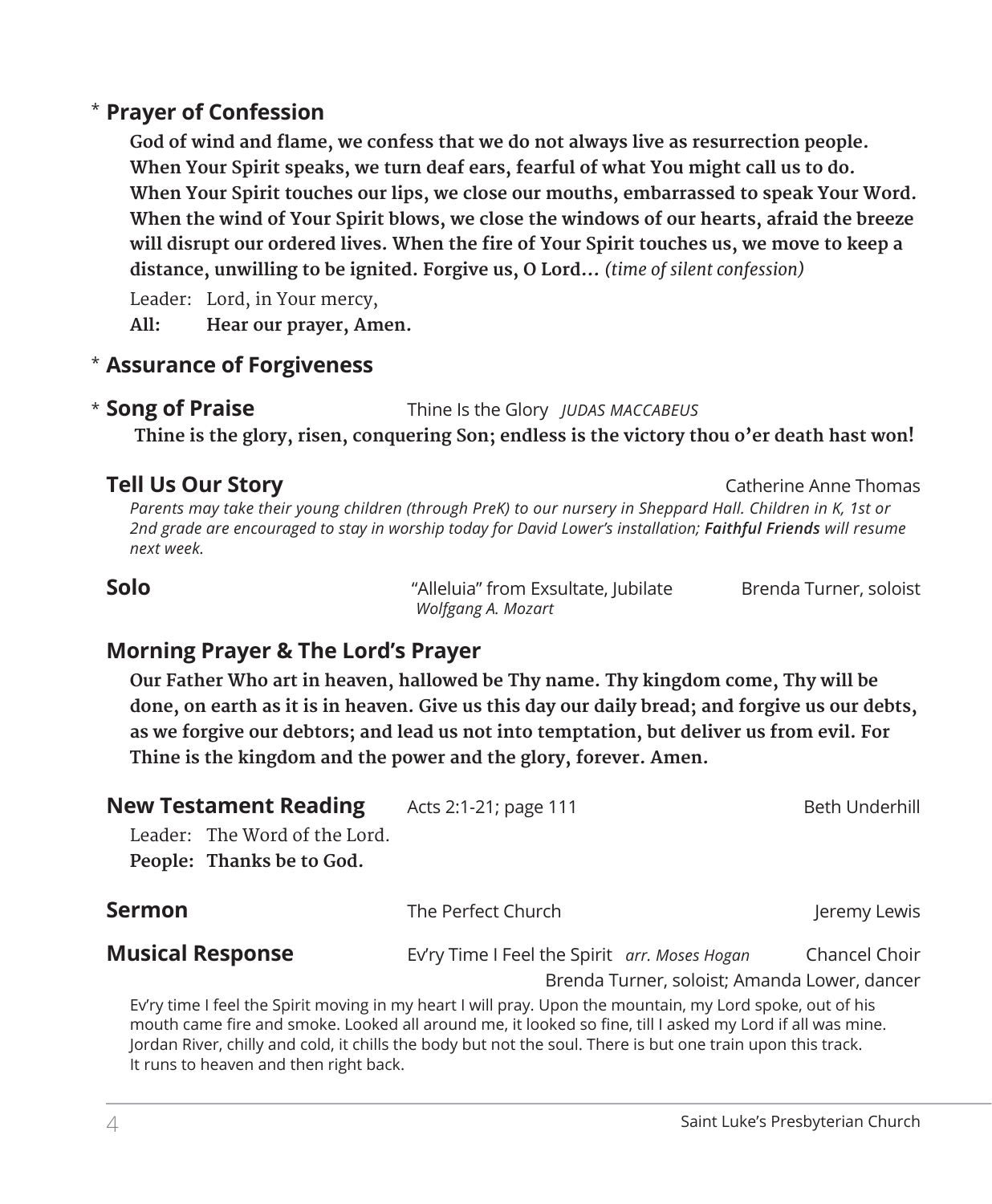\* **Affirmation of Faith** from *A Brief Statement of Faith* (1983) Frances St. John

**We trust in God the Holy Spirit, everywhere the giver and renewer of life. The same Spirit who inspired the prophets and apostles rules our faith and life in Christ through Scripture, engages us through the Word proclaimed, claims us in the waters of baptism, feeds us with the bread of life and the cup of salvation, and calls women and men to all ministries of the Church. In gratitude to God, empowered by the Spirit, we strive to serve Christ in our daily tasks and to live holy and joyful lives, even as we watch for God's new heaven and new earth, praying, "Come, Lord Jesus!"**

### **A Litany of Ministry Pastor Nominating Committee Pastor Nominating Committee**

- Leader: There are different gifts.
- **People: But it is the same Spirit who gives them.**
- Leader: There are different ways of serving God.
- **People: But it is the same Lord who is served.**
- Leader: God works through different people in different ways.
- **People: But it is the same God whose purposes are realized through them all.**
- Leader: Each one is given a gift by the Spirit.
- **People: To use it for the common good.**
- Leader: Together we are the body of Christ.
- **People: And individually members of the body.**
- Leader: Though we have different gifts,
- **People: together we are a ministry of reconciliation led by the risen Christ.**
- Leader: We work and pray to make the church useful in the world, and we call women and men to faith,
- **People: so that in the end, every knee shall bow and every tongue confess that Jesus Christ is Lord, to the glory of God.**
- Leader: Within our common ministry, some members are called for particular work as teaching elders.
- **People: Here we recognize this special ministry,**
- Leader: In all we do together, we remember that our Lord Jesus said:
- **People: "whoever among you want to be great must become the servant of all,**
- Leader: and who want to be first among you, must be the servant of all."
- **People: Just as the One come down came not to be served, but to serve, and to give His life to set others free.**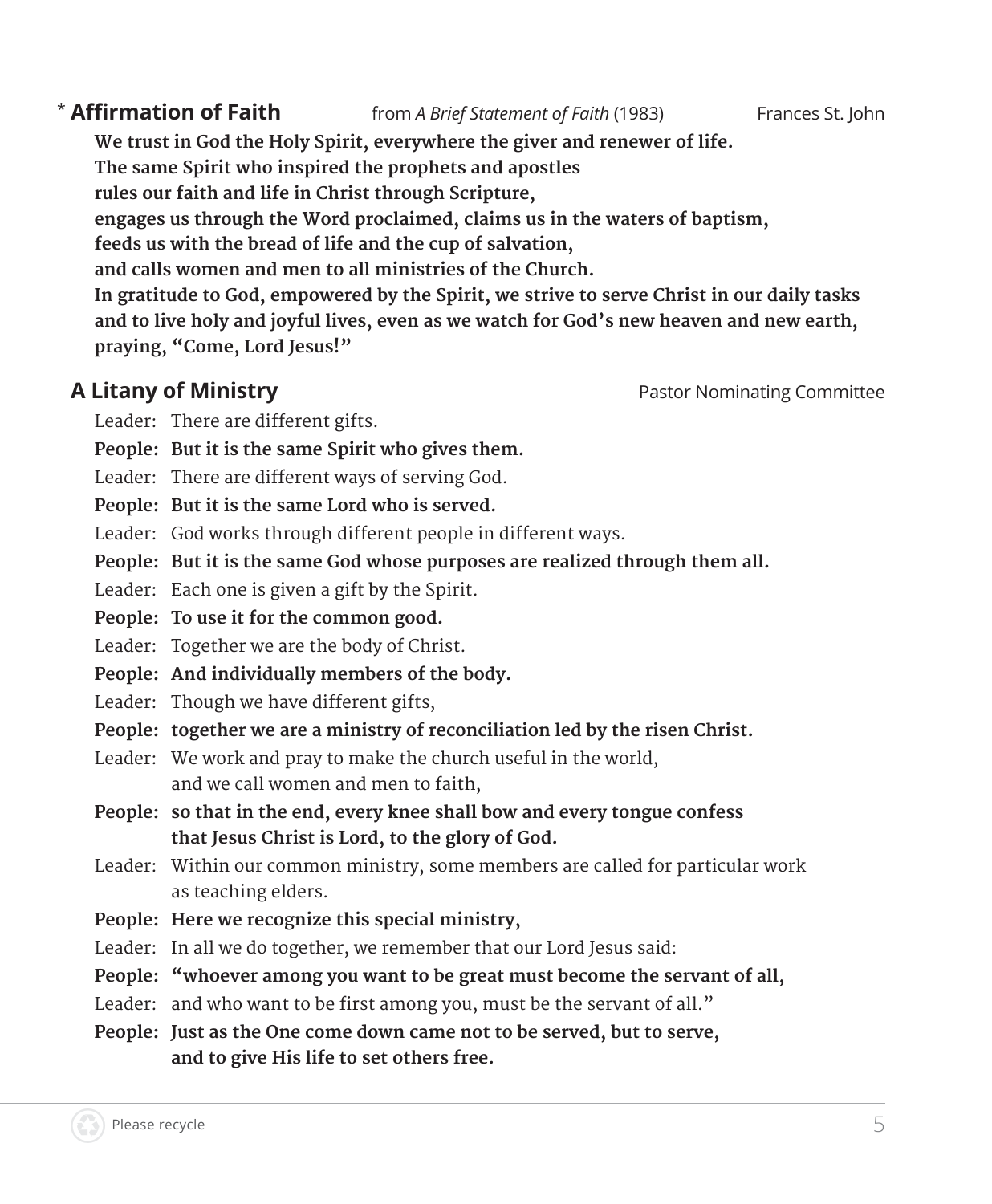## **Presentation of the Minister Example 20 At 20 At 20 At 20 At 20 At 20 At 20 At 20 At 20 At 20 At 20 At 20 At 20 At 20 At 20 At 20 At 20 At 20 At 20 At 20 At 20 At 20 At 20 At 20 At 20 At 20 At 20 At 20 At 20 At 20 At 2**

### **Constitutional Questions to the Minister**

# **Constitutional Questions to the Congregation**

|                       | Leader: Do we, the members of the church, accept David Lower as our senior pastor, chosen<br>by God through the voice of this congregation to guide us in the way of Jesus Christ? |
|-----------------------|------------------------------------------------------------------------------------------------------------------------------------------------------------------------------------|
| <b>People:</b> We do. |                                                                                                                                                                                    |
|                       | Leader: Do we agree to encourage him, to respect his decisions, and to follow<br>as he guides us, serving Jesus Christ who alone is Head of the Church?                            |
| <b>People:</b> We do. |                                                                                                                                                                                    |
|                       | Leader: Do we promise to pay him fairly, and to provide for his welfare<br>as he works among us; to stand by him in trouble, and to share his joy?                                 |
| <b>People:</b> We do. |                                                                                                                                                                                    |
|                       | Leader: Do we promise to listen to the word he preaches, welcome his pastoral care,<br>and honor his authority as he seeks to honor and obey Jesus Christ our Lord?                |
| <b>People:</b> We do. |                                                                                                                                                                                    |

## **Laying of Hands**

## **Prayer of Installation**

# **Declaration of Installation and Welcome**

### **Charge to the Pastor** Martin **Charge to the Pastor** Martin **Charge Transformation**

# **Charge to the Congregation**

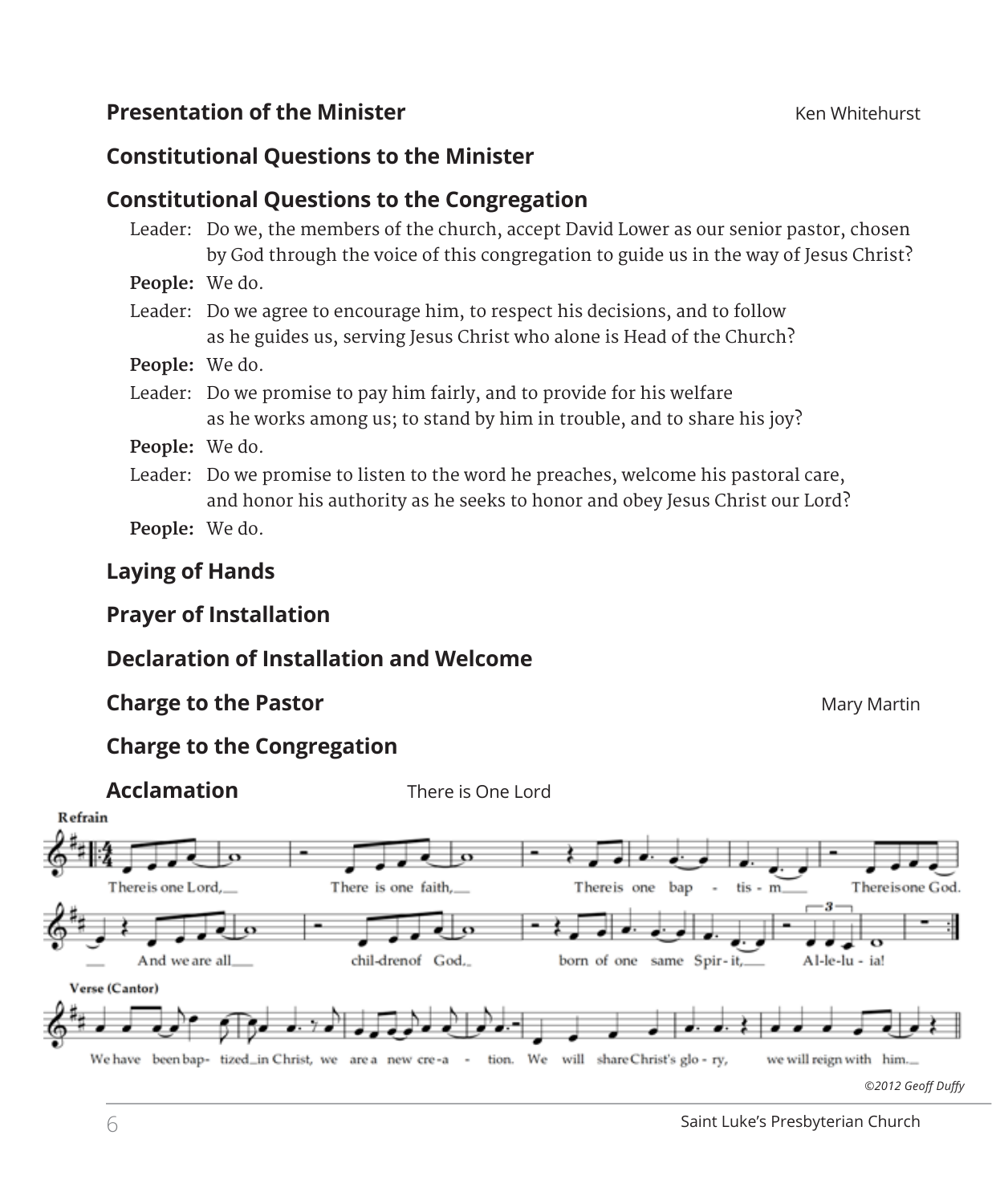**Offering** Mark Roberson **Mark Roberson** Mark Roberson **Mark Roberson** *Giving is a tangible sign of worship. If you give electronically, there is a blue, laminated, 'electronic giving' card in the pew rack to place into the offering plate as it is passed.* 

| <b>Offertory</b>                                                  | The Gift of Love arr. Hal Hopson                                                                                                                       | <b>Festival Ringers</b><br>Jennifer Price, soloist |
|-------------------------------------------------------------------|--------------------------------------------------------------------------------------------------------------------------------------------------------|----------------------------------------------------|
|                                                                   | Though I may speak with bravest fire, and have the gift to all inspire,<br>And have not love, my words are vain, as sounding brass, and hopeless gain. |                                                    |
| Though I may give all I possess, and striving so my love profess, | But not be given by love within, the profit soon turns strangely thin.                                                                                 |                                                    |
|                                                                   | Come, Spirit, come, our hearts control, our spirits long to be made whole.                                                                             |                                                    |

Let inward love guide every deed; by this we worship, and are freed.

**Song of Thanksgiving** Praise God, from Whom All Blessings Flow *LASST UNS ERFREUEN* **Praise God, from whom all blessings flow. Praise God, all creatures high and low. Alleluia, alleluia! Praise God, in Jesus fully known: Creator, Word, and Spirit one. Alleluia, alleluia! Alleluia, alleluia, alleluia!** \*

# **Prayer of Dedication** \*



#### **Benediction** David Lower David Lower David Lower David Lower \*

Text: Janie Alford

Copyright C 1979

sdon;

**Benediction Response** The Lord Bless You and Keep You *Peter Lutkin* Chancel Choir The Lord bless you and keep you. The Lord lift his countenance upon you and give you peace. The Lord make his face to shine upon you and be gracious unto you. Amen. **\* Benediction Response** 

# \*

**Postlude** Fanfare *William Mathias*

*All are invited to the Great Hall for a reception immediately following this service.*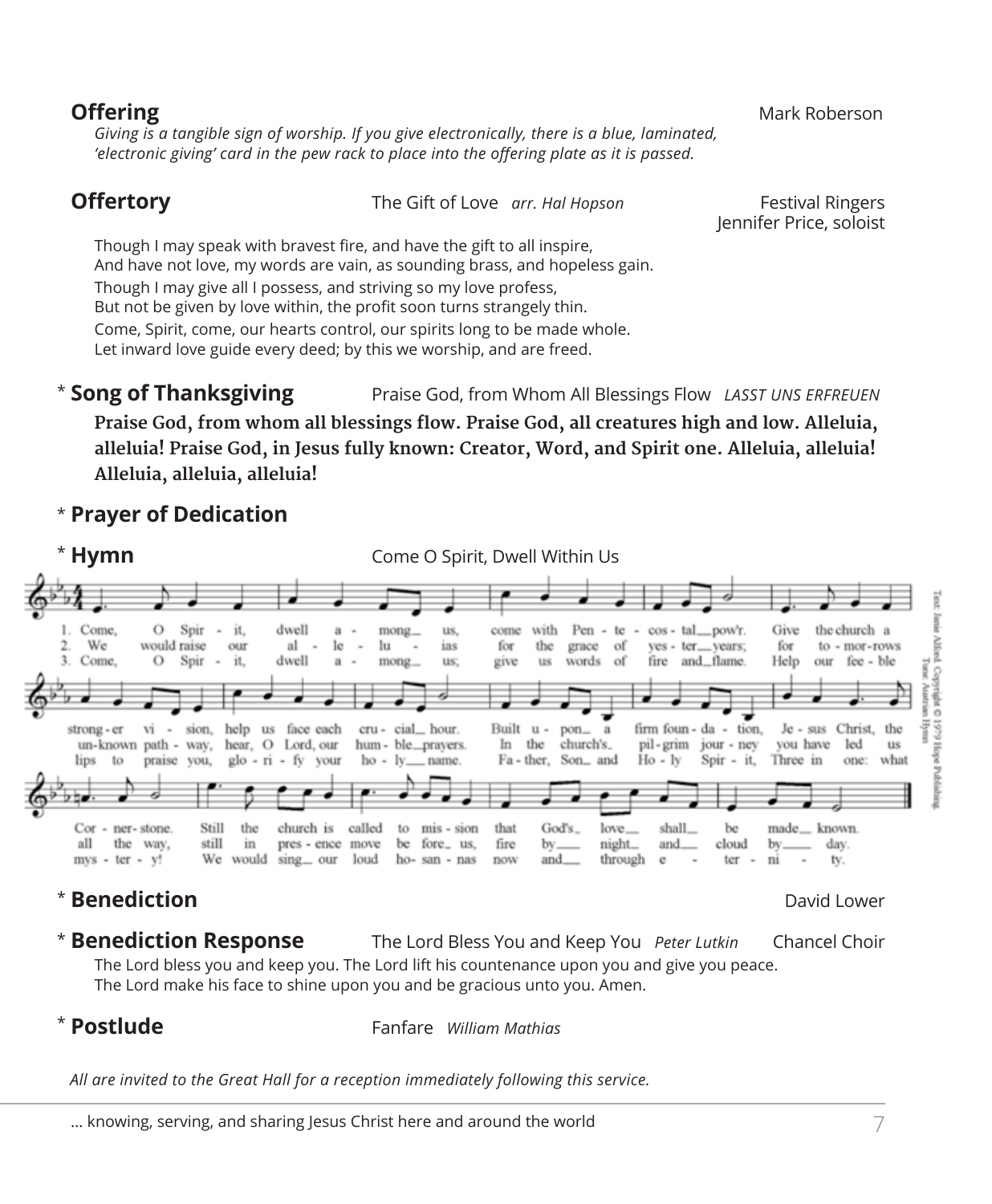# **Installation Commission**

KEN WHITEHURST, *Ruling Elder, Moderator of the Presbytery of Greater Atlanta, Trinity Presbyterian Decatur*  MARK ROBERSON, *Ruling Elder, Roswell Presbyterian Church*  FRANCES ST. JOHN, *Ruling Elder, Central Presbyterian Church*  BONA ALLEN, *Ruling Elder, Saint Luke's Presbyterian Church*  REV. SHANNON DILL, *Teaching Elder, Saint Luke's Presbyterian Church*  REV. PHIL BROWN, *Teaching Elder, Saint Luke's Presbyterian Church*  REV. BETSY TURNER, *Teaching Elder, Luther Hays Presbyterian Church*  REV. JEREMY LEWIS, *Executive Director of Urban Recipe Atlanta* 

#### *Today, Saint Luke's welcomes special guests to worship leadership, as part of David's installation, including preacher Jeremy Lewis and singer Brenda Turner.*

**JEREMY LEWIS,** an ordained Baptist minister, is the Exec. Dir. of *Urban Recipe,* an Atlanta-based organization dedicated to creating food security, building community, and helping people continue to develop while affirming their dignity. Previously, Jeremy was the founding Exec. Dir. of *Clarkston Development Foundation*, an organization committed to working alongside the US born and refugee population in Clarkston, GA. Prior to that, Jeremy was the National Coordinator of a rural community development program, *Together for Hope,* working in 20 rural counties across the United States, with a focus on asset-based community development principles. During his career, Jeremy has worked in a wide range of communities on issues from education, health, recreation, small business development and agriculture. Jeremy is married to Beth, who teaches at Decatur High School, and they have two young children. Jeremy and David Lower met at Woodward Academy and attended the Candler School of Theology together.

**BRENDA MARIE TURNER** has sung with Orlando Opera, Palm Beach Opera, and Cincinnati Opera, as well as many opera companies in Chicagoland. She recently started her own opera company, *Opera Ouvert,* where just last weekend she successfully presented her first production, La Boheme. For the past six years, she served as soprano soloist at Winnetka Presbyterian Church under its pastor David Lower. Brenda studied music education at Stetson University and earned a degree in Film at Northwestern University.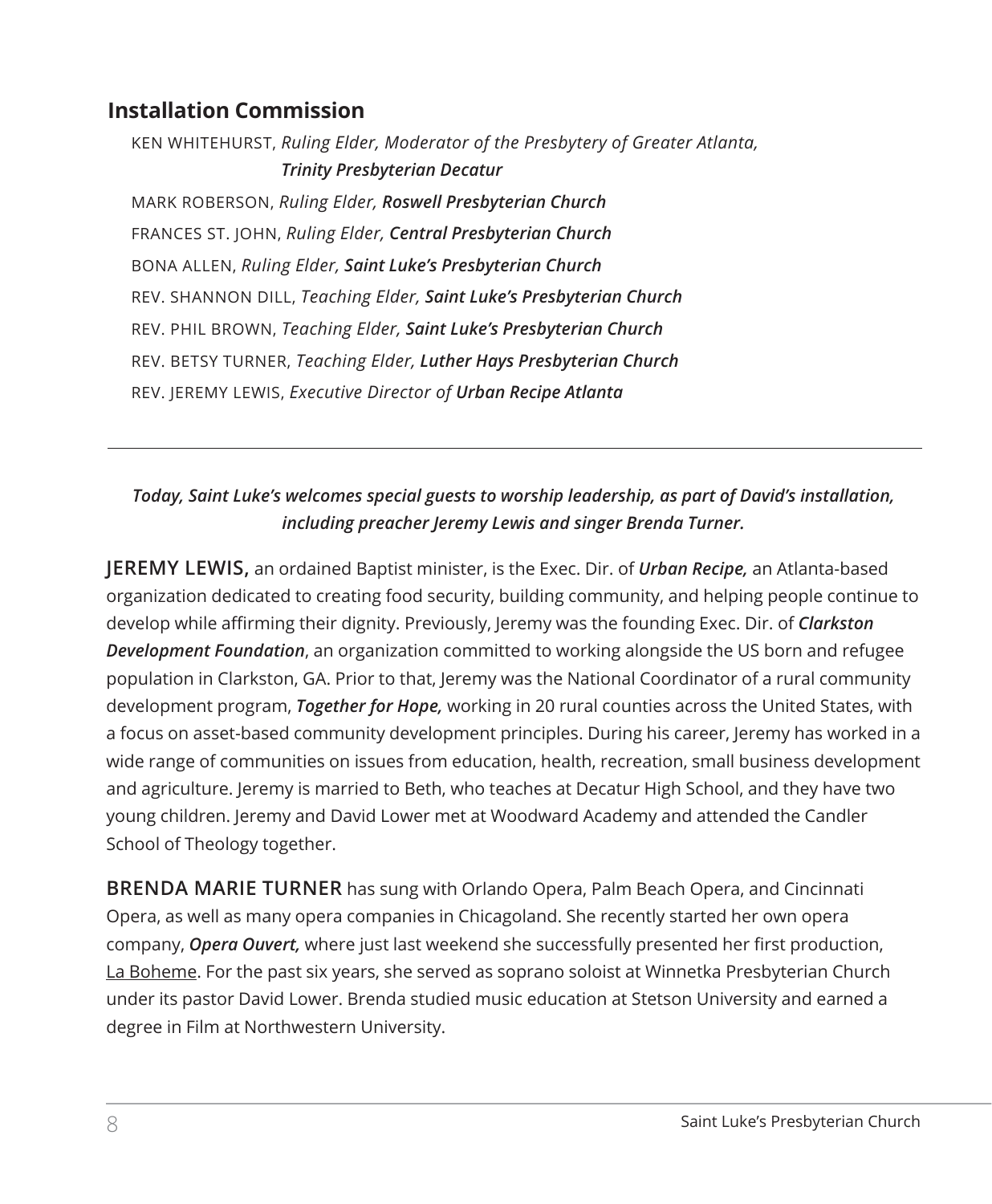# Sunday Spotlights:



**TODAY AFTER 11:00 WORSHIP: RECEPTION IN THE GREAT HALL** Don't miss the celebration! We are thrilled to "offically" receive David Lower as Saint Luke's new Senior Pastor!

**IT'S TIME TO SIGN UP FOR SUMMER CAMP!** See page 11 for details.

 **LITTLE SAINTS PRESCHOOL** has limited openings for the 2016-2017 school year. Contact Carol Perry at 770.393.1424, ext. 240.

**Clair Maxwell** clairmaxwell@slpres.org 770.393.1424 ext. 227

| <b>Weekly Choir Rehearsals:</b> |                   |                         |  |
|---------------------------------|-------------------|-------------------------|--|
| Sundays                         | $12:15-1:00 p.m.$ | Youth Choir             |  |
| Wednesdays                      | $5:15-5:45$ p.m.  | Cherub Choir            |  |
|                                 | 5:00-5:45 p.m.    | Westminster Choir       |  |
|                                 | 6:30-7:20 p.m.    | <b>Festival Ringers</b> |  |
|                                 | 7:30-9:00 p.m.    | Chancel Choir           |  |

**SUMMER MUSIC SUNDAYS** We are currently scheduling music for our summer worship services while our choirs take the summer off. If you play an instrument, take music lessons, or can't sing with the choirs during the year, this is your chance to share your gifts with the congregation. Music is needed at the 8:30 and 11 a.m. services from June 5 to Aug. 14; all singers and instrumentalists (as soloists or in ensembles) are welcome and appreciated! Contact Clair Maxwell (info above) if you would like to participate.

# **ADULT MINISTRY Shannon Dill**

shannondill@slpres.org / 770.393.1424 ext. 229

**ADULT SUNDAY SCHOOL** classes meet between the worship services, 9:30-10:30 a.m. Descriptions of current groups are available on our website (slpres.org) or http://bit.ly/ AdultSundaySchool. Please join us!

**FRIDAY MORNING MEN'S BIBLE STUDY** Fellowship and Bible study every Fri. from 6:40-8:00 a.m. in the Parlor with Dan Joyce.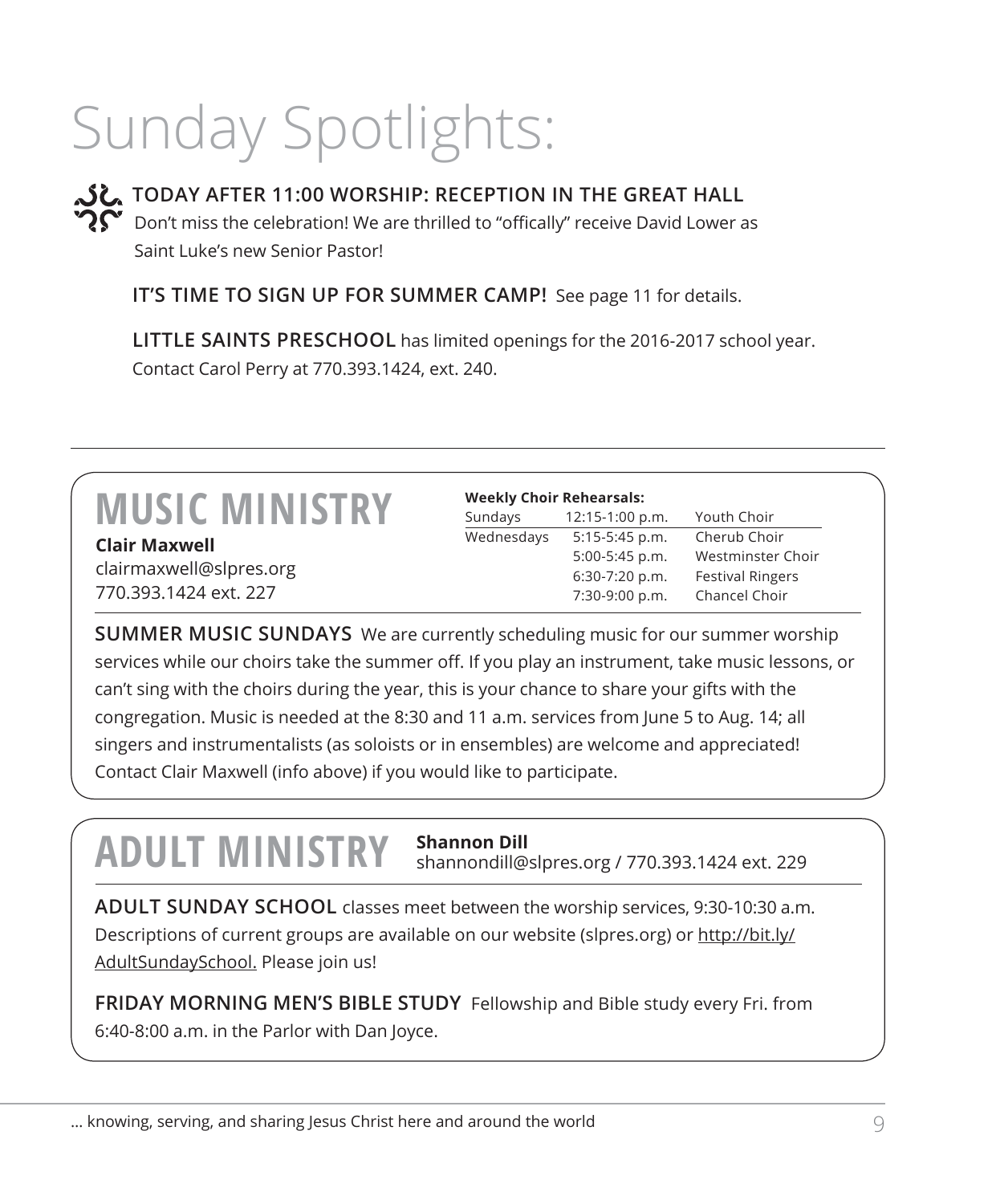# **YOUTH CONNECTION Phil Brown**

philbrown@slpres.org / 770.393.1424 ext. 238

Stay current with Saint Luke's Youth Ministry by signing up for text message updates. Dial 81010 and text:

for Youth Choir updates: text @choirSL

for Middle School updates: youth, text **@6th-8thSL** parents, text **@MSparentSL** for High School updates: youth, text **@9th-12thSL** parents, text **@HSparentSL**

**Two adults are needed** for Mt. T.O.P. (June 19-25) and **1 female adult** for Massanetta Springs (July 12-15). Without the mandatory number of adults, we will have to reduce the number of youth allowed to attend. Please contact Phil if you can help.

**TODAY: Mandatory Summer Trip meetings: 1:30 - 3 p.m.** Mt. TOP Tool safety training. Bring a 16 or 20 oz. claw hammer. **3 - 3:45 p.m.** Massanetta Springs **3:45 - 4:30 p.m**. Montreat

#### **May 22: End of the Year Parties 4 - 5:30 p.m.** Middle School **6 - 7:30 p.m.** High School

**June 13-16: Vacation Bible School - youth volunteers needed!**  Check out the huge sign-up board in Sheppard Hall.

# **SPLASH!** *CHILDREN'S*

**Catherine Anne Thomas** cathomas@slpres.org / 770.393.1424 ext. 228

# **June 13-16 / 9:15 a.m. - 12:30 p.m.**

# **CAVE QUEST VACATION BIBLE SCHOOL AT SAINT LUKE'S**

Kids learn that Jesus is the one who lights our way and gives us hope! Register online: www.slpres.org/vbs-2016-cave/

**IT TAKES MANY HANDS** to make Vacation Bible School a fun and memorable adventure for our young friends! **We are in desperate need of 2 - 4 adults to lead our 'Mini Moths' (2-yr-olds).** Please visit the info & sign-up board in Sheppard Hall or contact Catherine Anne Thomas (info above).

**LIGHTEN OUR LOAD** by donating specific snacks and supplies for this year's Vacation Bible School. To see what's needed, pick up a tagged rock from the display in the lobby for the details. All items need to be turned in by June 3. Thanks a ton!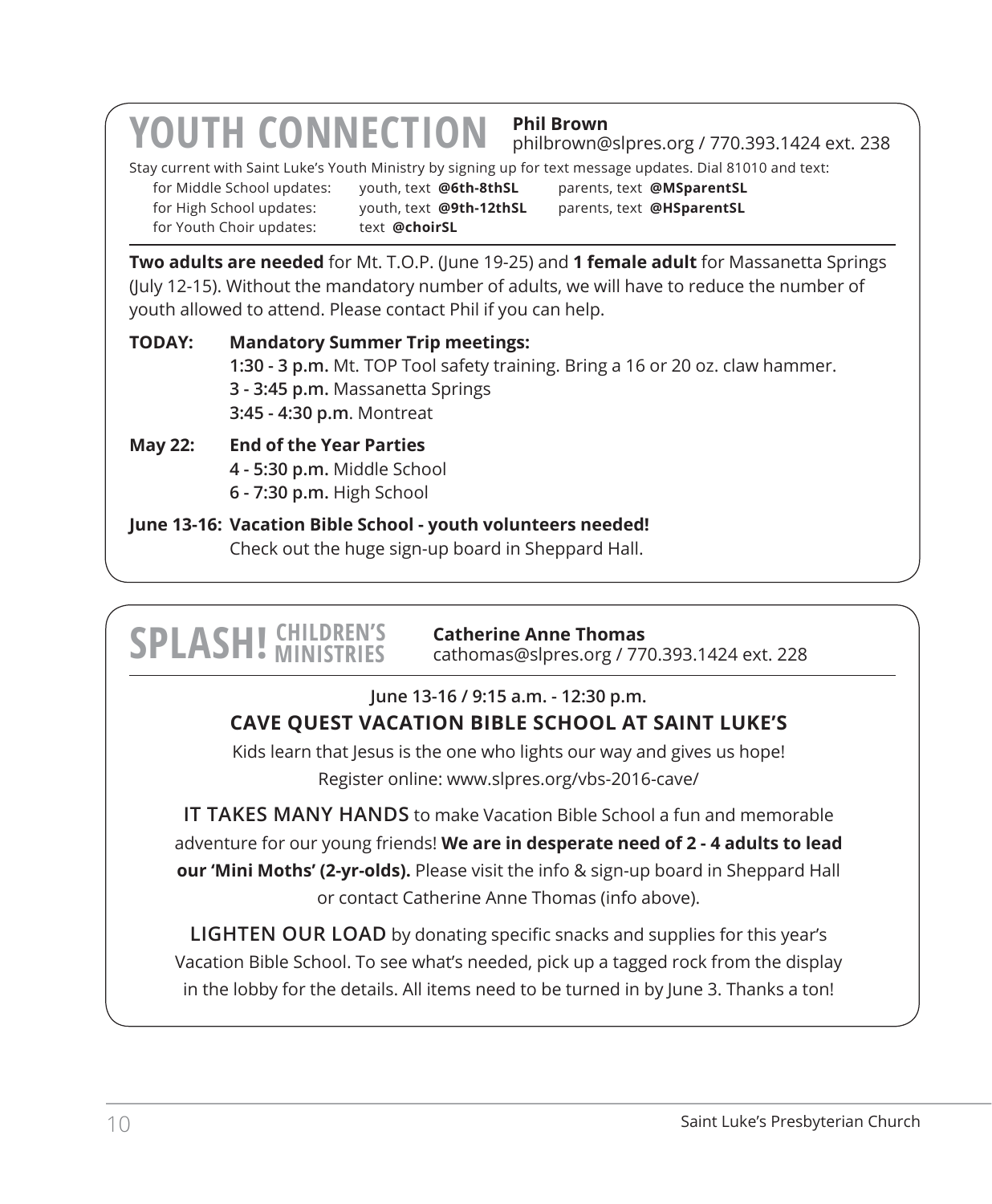**LET THE KIDS ACT UP THIS SUMMER** An amazing summer camp is offered by ACT UP (Arts, Creativity & Theatre Uniting People) at Saint Luke's with the Missoula Children's Theatre. Children and youth (entering 1st grade - high school seniors) spend a week learning and rehearsing "The Princess and the Pea." July 25-29, 9 a.m. - 2:30 p.m. Space is limited. Register online at www.slpres.org.

**CAVE QUEST VACATION BIBLE SCHOOL AT SAINT LUKE'S** June 13-16 / 9:15 a.m. - 12:30 p.m. Register online: www.slpres.org/vbs-2016-cave/

**CAMP LITTLE SAINTS** Saint Luke's preschool is offering two fun camps for kids who turned 2 by Sept. 1, 2015, through kids who have completed Kindergarten. M-F, 9 a.m. - 1 p.m. Space is limited. Contact Carol Perry at 770.393.1424 ext. 240.

**LITTLE SAINTS SCIENTISTS //** May 31-June 3 **//** This camp is for curious kiddos who love experimenting, questioning and discovering! Meet each morning in the Little Saints Science Room and explore the world of super cool science.

**GONE WILD AT THE ZOO! //** June 6 - June 9 **//** Pack your bags and join us as we travel to zoos all over the globe. We'll visit koalas in Australia and giant pandas in Beijing. In Peru, we'll go to the Tapiche Rainforest Reserve to see monkeys and toucans. Lastly, we'll travel to the Johannesburg Zoo in South Africa and hang out with the lions, zebras, elephants and giraffes!

**WELCOME 'BITSYLAND'!** Join the OWLS (Older, Wiser, Loving Seniors) for an old-fashioned musical program that will make you laugh and tap your toes! Music and laughter come together through the traditions of old-time music and wholesome entertainment. Meet us in the Great Hall on Tues., May 24th at 11:30 a.m.

**VOLUNTEERS NEEDED** to prepare and serve the dinner meal for 26 homeless men at Journey on Sun., July 24. Sign up on the poster in the lobby, or contact Al Bridges at 770.394.6581. Thank you.

**LAST CALL FOR NAME TAGS** Thank you for continuing to wear your name tag! If you would like a free name tag, call the church (770.393.1424) by **MAY 17**. We will resume making tags in the fall.

**SUMMER LUNCHES** The CAC (Community Assistance Center) is collecting items for the many children who do not eat lunch in the summer because school is not in session. You can help fill their lunch bags with a donation from the following list of items: *juice boxes, snack bars (Quaker Bars, Kellogg bars, etc.), 4 oz. fruit cups, mac & cheese, canned pasta (like Spaghetti O's), packs of tuna & crackers, instant Yakisoba, chili bowl.* Please drop off donations in the "Buy One, Share One" bins in the lobby.